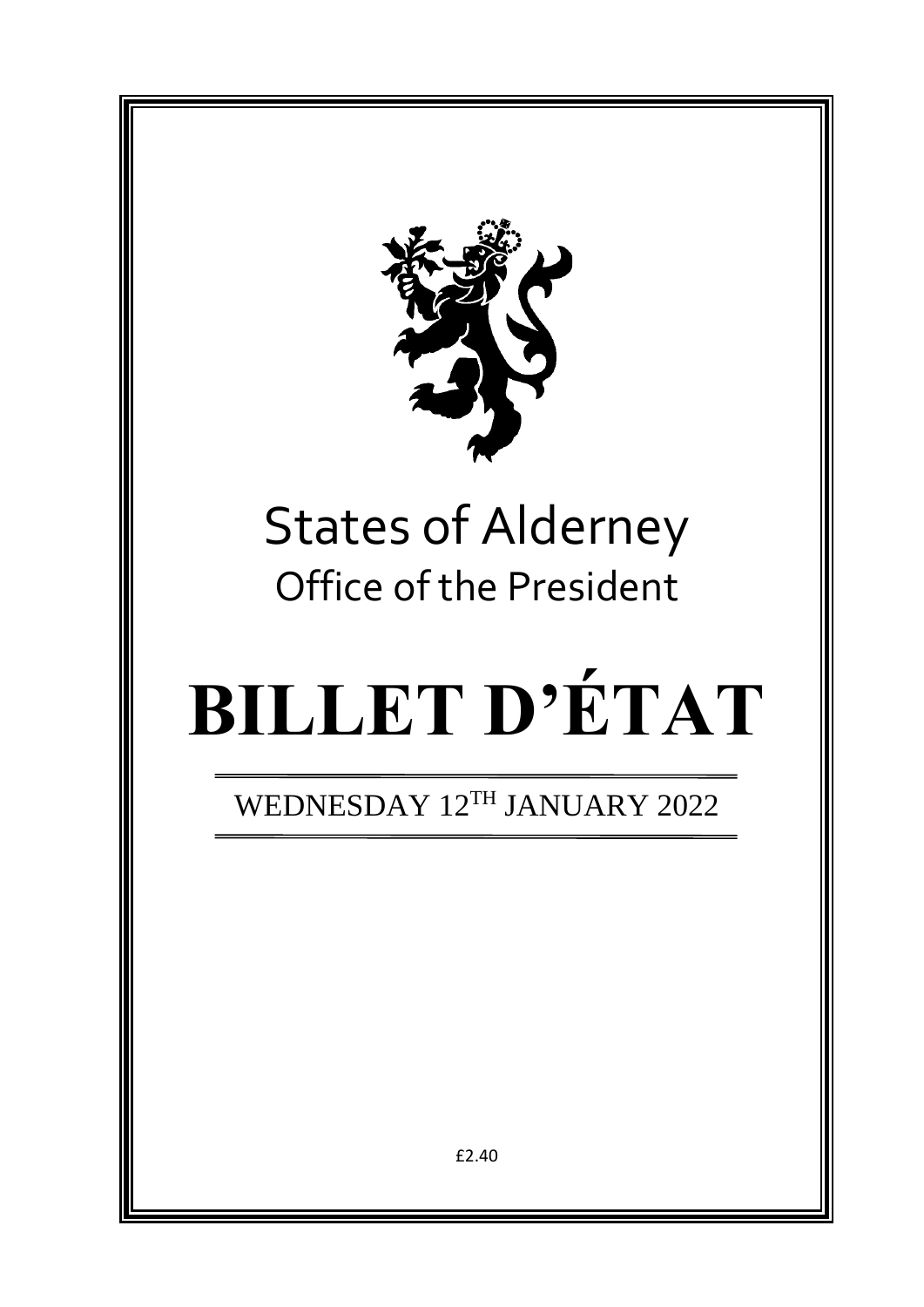## Billet d'État

### Wednesday 12<sup>th</sup> January 2022

**Members of the States:**

**I have the honour to inform you that the Meeting of the States will be held at 2.30pm on Wednesday 12 th January 2022.**

**In the light of circumstances prevailing in Alderney in relation to Severe Acute Respiratory Syndrome Coronavirus 2, and having applied the provisions of Part IVA (Emergency Procedures) of the Government of Alderney Law 2004 as amended, this Meeting will be held remotely and members of the public will not be admitted.** 

**The People's Meeting scheduled for the 5th of January 2022, will not take place. Comments by members of the public in relation to matters contained in the Billet should be made in writing to States Member Mr Steve Roberts on** [steve.roberts@alderney.gov.gg](mailto:steve.roberts@alderney.gov.gg)**, who will summarise them at the Meeting.**

**William Tate President**

#### **Item l Opening of the States of Alderney Annual Meeting**

#### **Item II Election Procedure**

**The States of Alderney is asked to approve that the following elections should be by verbal vote, otherwise Rule 20 of the Rules of Procedure of the States Alderney, shall come into operation, ie., voting shall, unless the States otherwise resolves, be carried out by written ballot.**

#### **Item III Election of Vice President**

**The States of Alderney is asked to elect a Vice President for 2022.**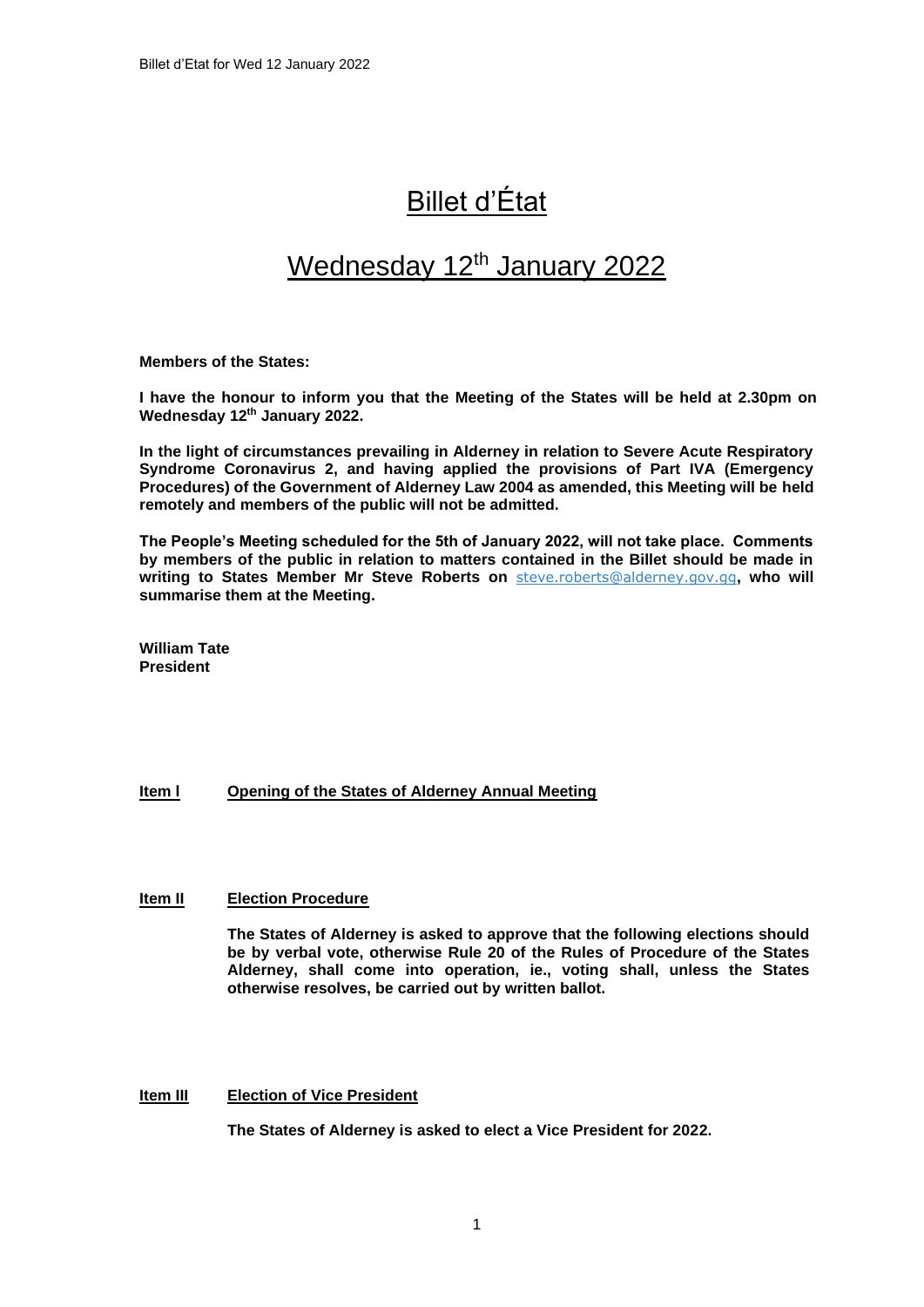#### **Item IV Appointment of Auditors**

**The States of Alderney is asked to appoint Grant Thornton Limited (Channel Islands) to be the States' Auditors for 2022.**

#### **Item V Appointment of Committee Chairmen**

**The States of Alderney is asked to elect the Chairmen of the following Committees:**

- **1. Policy and Finance Committee**
- **2. General Services Committee**
- **3. Building and Development Control Committee**

#### **Item VI Appointment of Members of the Policy and Finance Committee**

**The States of Alderney is asked to elect a minimum of two Members in addition to the Chairman, to the Policy and Finance Committee.**

#### **Item VII Appointment of Committee Members of other Committees**

**The States of Alderney is asked to elect the members of the following committees, in addition to the Chairmen:-**

- **1. A minimum of two Members to the General Services Committee**
- **2. A minimum of two Members to the Building and Development Control Committee**

#### **Item VIII Election of Alderney Representatives to sit in the Guernsey States of Deliberation**

**Following the procedure as laid out in the Resolution of The States of Alderney dated 18th October 2006, and the Plebiscite election of 12th December 2020, the States of Alderney is asked:-**

- **(a) To elect two members to sit in the Guernsey States of Deliberation for 2022, and**
- **(b) To elect two other members to sit in the Guernsey States of Deliberation as Alternative Representatives for 2022.**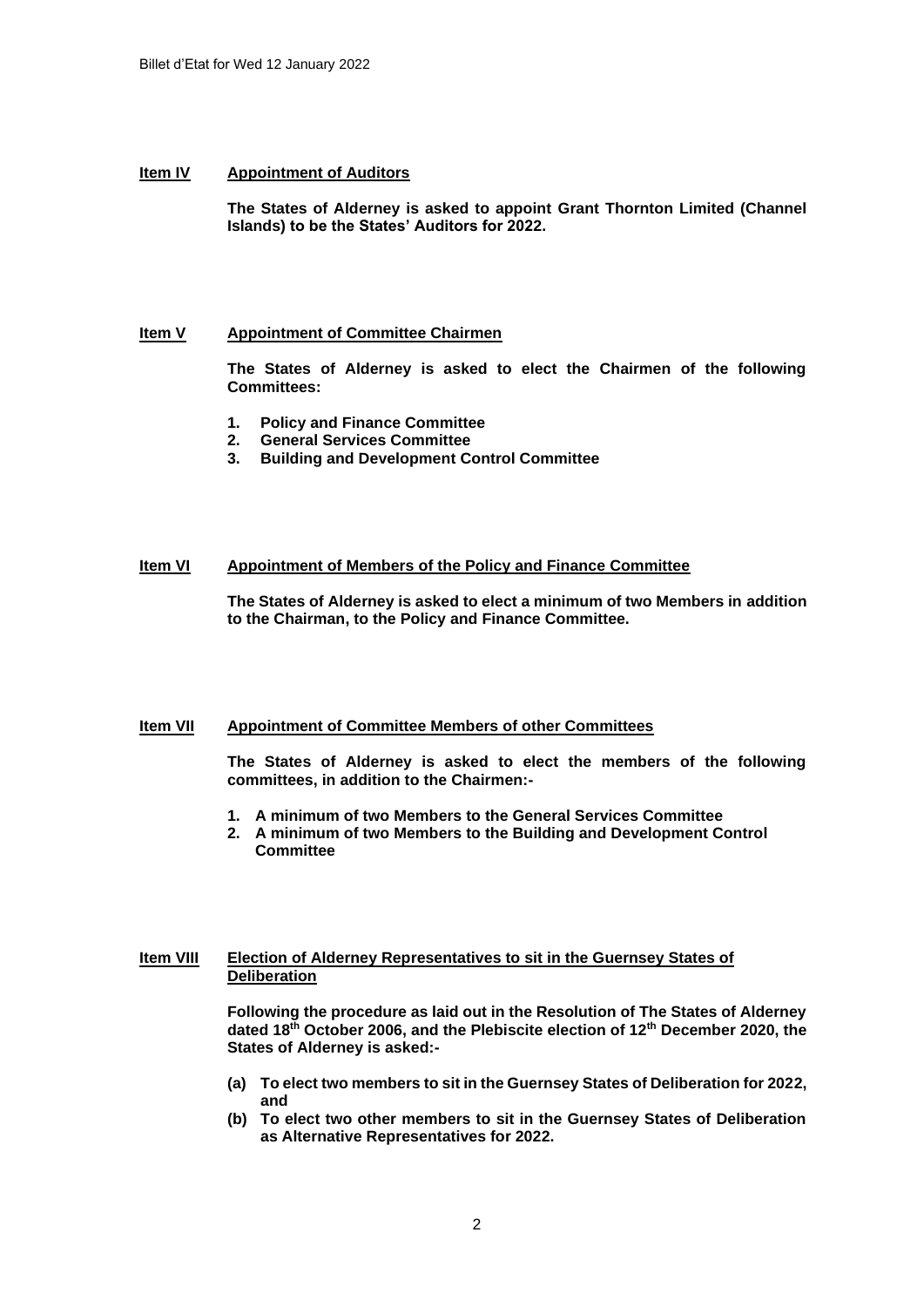#### **Item IX Other Appointments: Commonwealth Parliamentary Association**

**The States of Alderney is asked to elect three members to sit on the Management Committee in the affairs of the Alderney Branch of the Commonwealth Parliamentary Association (the President being Ex-officio Chairman) for 2022.**

#### **Item X Other Appointments:- St Anne's School Management Committee**

**The States of Alderney is asked to resolve to appoint, for a period of one year, renewable at the next Annual January Meeting, one member as a Representative on the Management Committee of St Anne's School.**

#### **Item XI Emergency Powers (Coronavirus) (General Provision) (Bailiwick of Guernsey) (No.13) (Amendment) (No.2) Regulations, 2021**

#### **The following letter was received from Mr Bill Abel, Chairman of the Policy and Finance Committee:-**

"These Regulations are emergency regulations made by the Civil Contingencies Authority under Part 3 of the Civil Contingencies (Bailiwick of Guernsey) Law, 2012 ('the Law"). They are made on the occurrence of an emergency, within the meaning of the Law, in the Bailiwick arising from the urgent need to prevent, control or mitigate the spread of the virus Severe Acute Respiratory Syndrome Coronavirus 2 and the disease caused thereby, COVID-19 (referred to together in these regulations as coronavirus). They are prefaced with a statement by the Civil Contingencies Authority, as required by section 12(2) of the Law. COVID-19 was made a notifiable disease for the purposes of the Public Health Ordinance, 1936 on 10th February 2020.

These Regulations further amend the Emergency Powers (Coronavirus) (General Provision) (Bailiwick of Guernsey) (No. 13) Regulations, 2021. They extend the requirement to wear face coverings to cinemas, theatres, concert venues and places of worship, with exemptions for people in those places while singing, playing musical instruments, giving a reading, preaching or otherwise performing (other than as a member of the audience or congregation). They also make the offence of failing to comply with a requirement to wear a face covering punishable on conviction by a level 2 fine, in addition to being a fixed penalty notice offence.

These Regulations came into force on  $17<sup>th</sup>$  December, 2021, and shall have temporary effect only in accordance with the provisions of section 16 (duration and scrutiny of emergency regulations) of the Law.

I would be grateful if "The Emergency Powers (Coronavirus) (General Provision) (Bailiwick of Guernsey) (No.13) (Amendment) (No.2) Regulations, 2021" are placed before the next meeting of the States of Alderney with an appropriate proposition.

Bill Abel, Chairman"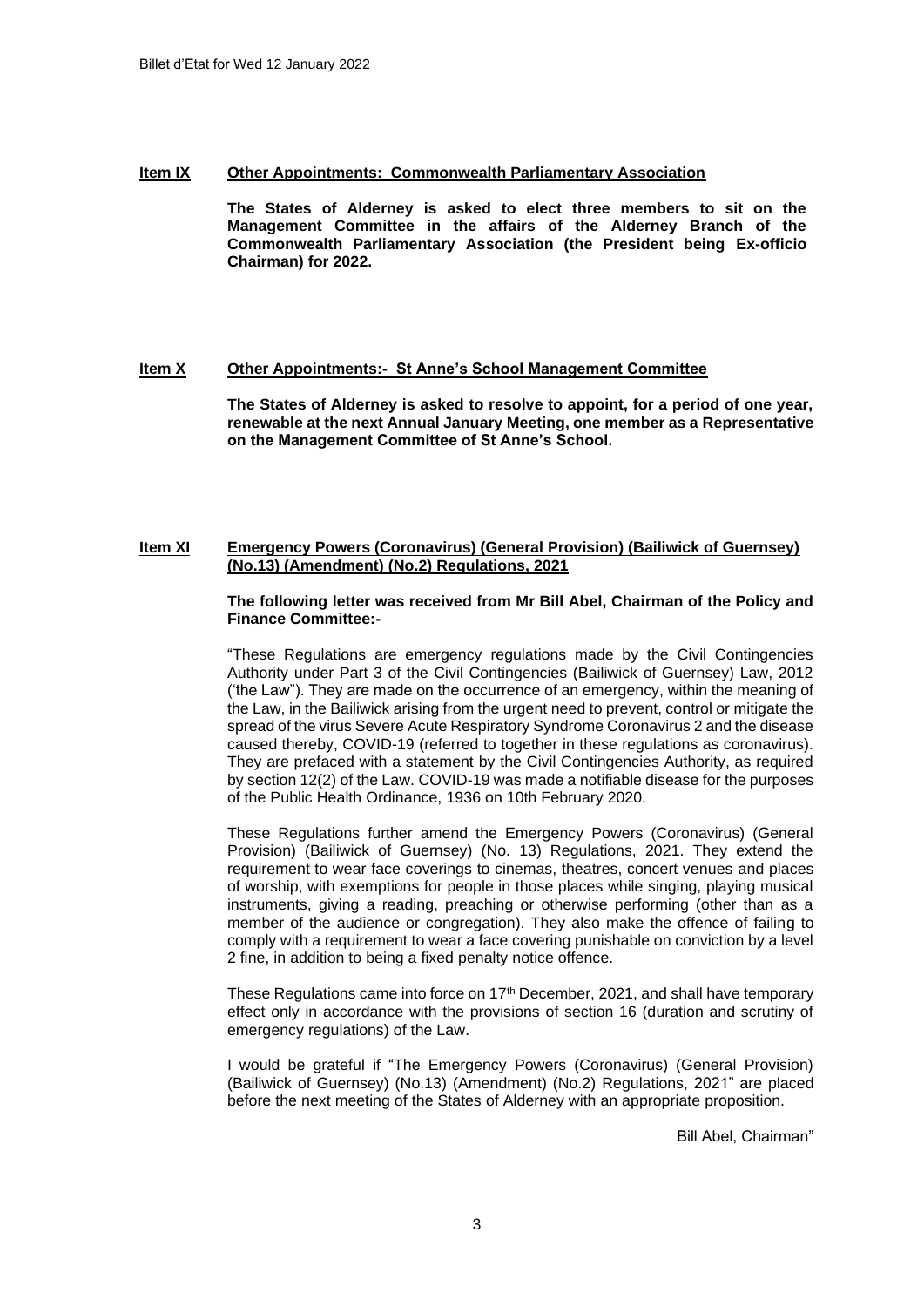**The States of Alderney is asked not to annul "The Emergency Powers (Coronavirus) (General Provision) (Bailiwick of Guernsey) (No.13) (Amendment) (No.2) Regulations, 2021"**

Proposed by Mr Bill Abel Seconded by Mr Alex Snowdon

#### **Item XII Separation, Maintenance and Affiliation proceedings (Alderney) Law, 1964 Amendments**

#### **The following letter was received from Mr Bill Abel, Chairman of the Policy and Finance Committee:-**

"In February 2020, the States of Deliberation agreed to repeal and replace the Matrimonial Causes (Guernsey) Law, 1939 ("the Matrimonial Causes Law"). The new Matrimonial Causes Law will be Bailiwick wide legislation, to ensure consistency and clarity across the Islands in relation to divorce and other matrimonial proceedings.

It was noted within that Policy Letter to the States of Deliberation that consequential amendments will need to be made to the Separation, Maintenance and Affiliation Proceedings (Alderney) Law, 1964 ("the Law") to ensure it aligns with the approved reforms to the Matrimonial Causes Law. The Policy and Finance Committee now seeks the necessary approvals from the States of Alderney to enable the amendments to the Law to proceed alongside the drafting of the Matrimonial Causes Projet.

The Matrimonial Causes Law Reforms aims to ensure that the law is inclusive and reflective of a modern society; and simplify the legislation so as to reduce conflict.

The main reforms agreed by the States of Deliberation in 2020 include:

- i. Moving to 'no fault' divorce by removing the fault grounds;
- ii. Removal of the ability to contest a divorce;
- iii. Removal of the requirement for the Court to consider reconciliation; and
- iv. Simplifying the procedure to allow couples to process divorces themselves where possible.

It is intended that the legislation to meet these changes will be approved by the end of 2022, at the latest, for implementation in 2023. Accordingly, the drafting priority assigned to this legislation is high and an initial draft of the legislation is nearing completion. The consequential amendments to the Domestic Proceedings Law are equally being addressed.

The Separation, Maintenance and Affiliation Proceedings (Alderney) Law, 1964 enables a party to a marriage to apply for a separation order and financial provision based on the behaviour of the other party. The basis on which applications are heard depends on the fault grounds that need to be established before an application can be granted.

To align the Law with the matrimonial causes reforms, the Law Officers have advised that the main sections of the Law that are likely to require amendment are in Part II relating to separation and maintenance proceedings, as follows:

Section 2 : Grounds of application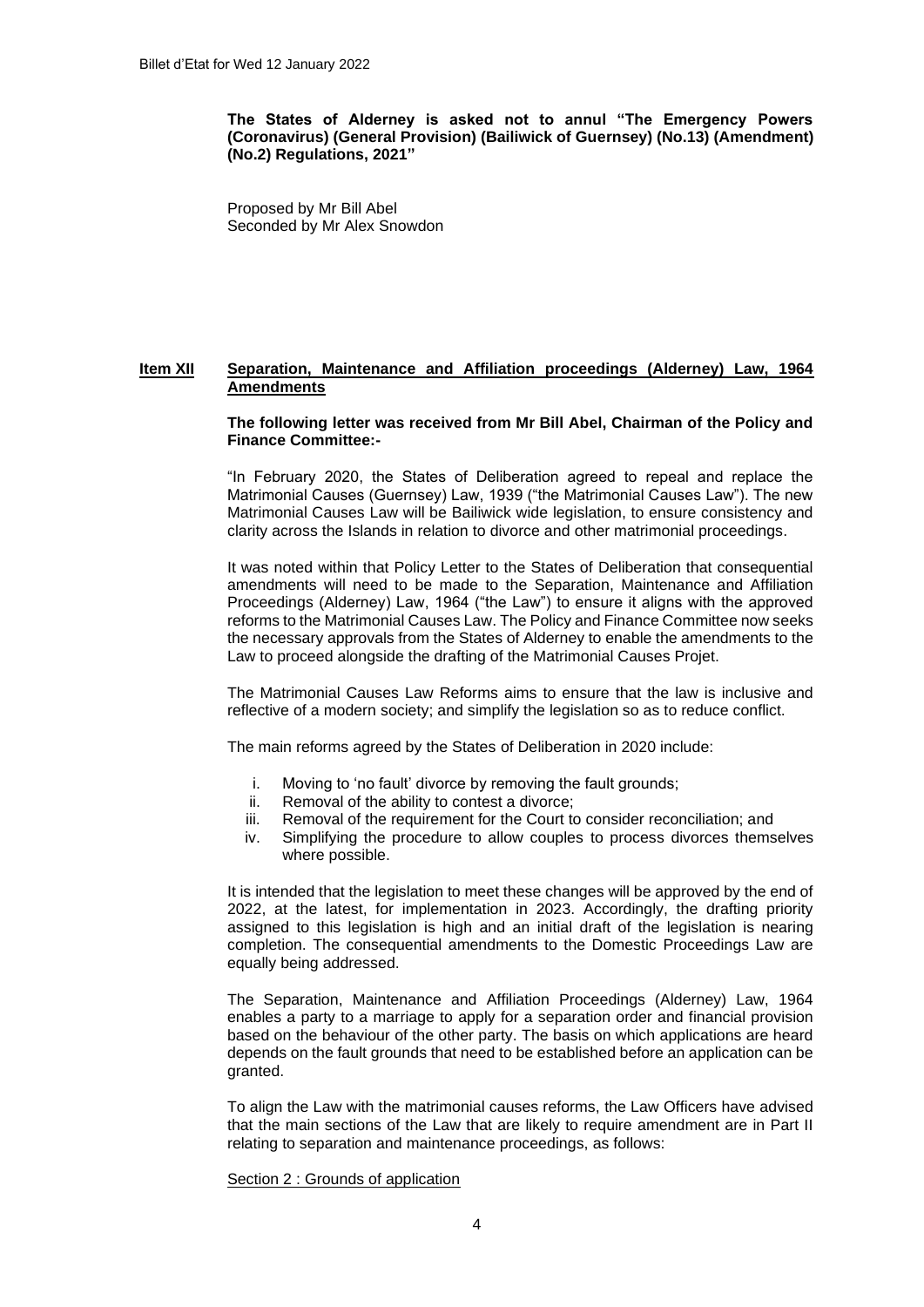To remove the grounds for obtaining an order, to be replaced with a simple application for an order for separation and financial provision.

#### Section 3: Orders for financial provision and separation

To remove the opening line of section 3.1 which requires the provision of financial provision and separation would be granted only on the basis that grounds of fault have been established.

To remove the term 'decree' from section 2.1(b) to align with the change in the terminology in the new Matrimonial Causes Projet.

#### Section 4: Matters to which court is to have regard

To remove the two references to occurrence of conduct relating to the alleged grounds from sections 4.2(c) and 4.3(d).

#### Section 7: Orders where parties are living apart by agreement

To repeal this section as it provides for maintenance to be awarded in restricted circumstances where there is no fault. Since the fault ground is being removed there will be no need for such a provision.

It is possible that further minor amendments to the Law will be identified through the drafting stage to align to the other legislative changes being drafted and those proposed above. It is not expected that these will be substantive in nature. Should that not be the case then the Committee will advise accordingly.

The Policy & Finance Committee agreed the proposed amendments at its meeting on 16<sup>th</sup> December 2021 and also confirmed it would place this matter before the States of Alderney to agree and direct the preparation of the legislation to effect the amendments.

The resulting consequential amendments to the Law, as well as the Domestic Proceedings legislation, will be presented to the States of Deliberation within a supplementary Policy Letter accompanying the Matrimonial Causes Projet in 2022.

I would be grateful if this matter is placed before the next meeting of the States of Alderney with an appropriate proposition.

Mr Bill Abel, Chairman"

**The States of Alderney is asked to decide whether after consideration of the Policy letter entitled "Separation, Maintenance and Affiliation Proceedings (Alderney) Law, 1964, Amendments" dated 17th December 2021, they are of the opinion to:-**

- **i. Direct the preparation of such legislation to give effect to the required amendments to the Separation, Maintenance and Affiliation Proceedings (Alderney) Law, 1964, to align with the matrimonial causes reforms; and**
- **ii. note that the amendments to the Separation, Maintenance and Affiliation Proceedings (Alderney) Law, 1964 will be set out in a supplementary Policy Letter to the Matrimonial Causes Projet.**

Proposed by Mr Bill Abel Seconded by Mr Kevin Gentle